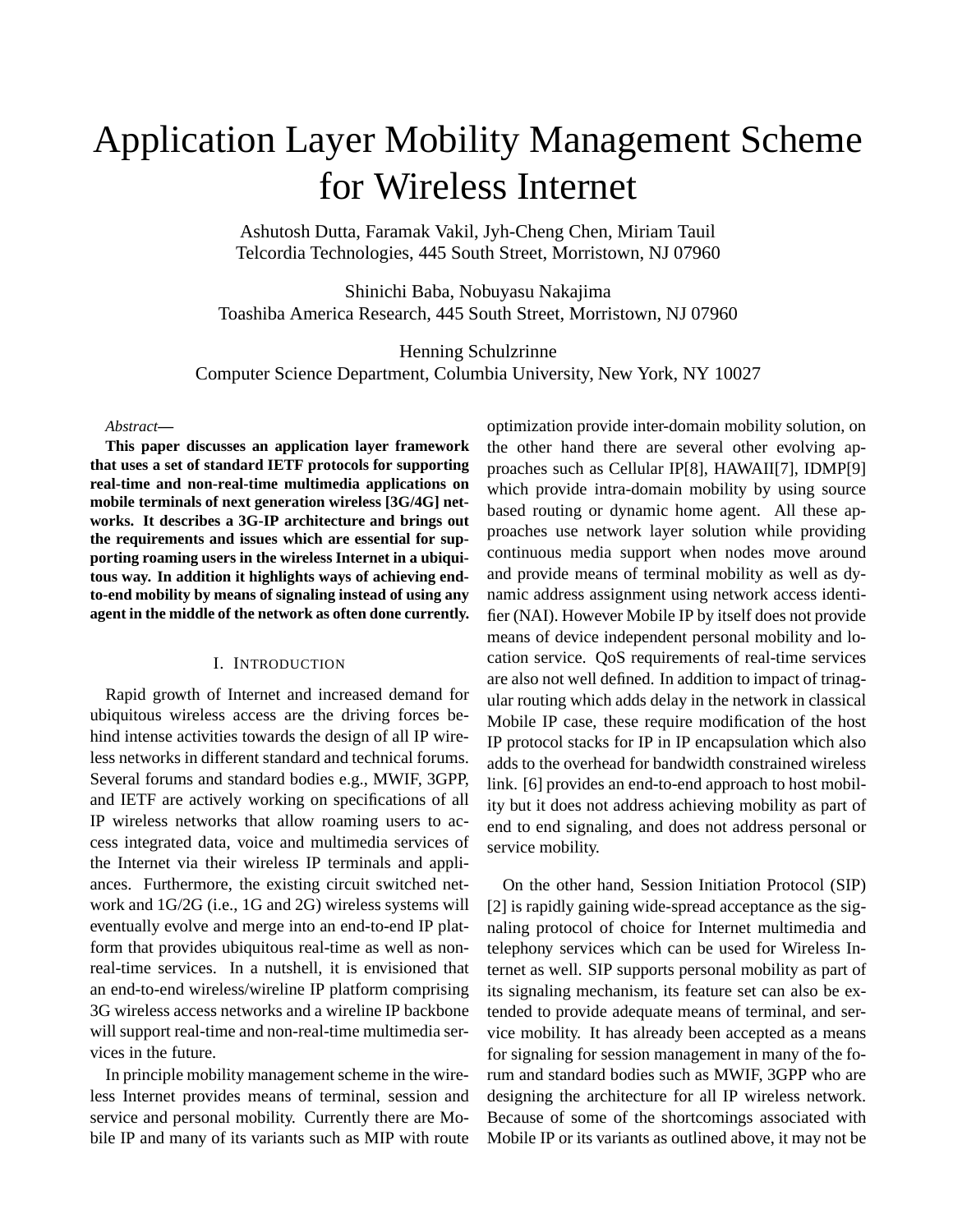the best approach for providing mobility management in the wireless Internet.

One alternative is to use SIP only for personal mobility, mobile IP or one of its route-optimized variants for terminal mobility, and either extend mobile IP to support service mobility too or develop another protocol for service mobility. Another alternative as propsed in [1] is to use SIP's capability for real-time communication and use Mobile IP or its variant for non-real-time communication by using a policy table.

The proposed approach attempts to develop an end-toend mobility management framework that exclusively uses SIP messaging/signaling to support terminal, sesion and service as well as personal mobility for both real-time and non-real-time communication. It utilizes as well as extends SIP to provide various means of roaming capabilities within an administrative domain and between the domains, so that users can access the network and obtain variety of services from any location using their own mobile terminal with minimum disruption. SIP works with other set of IETF protocols such as DHCP, AAA, Diffserv to provide different functionality such as address assignment, security, accounting and QoS. It also offers another advantage so that it can spoof constant endpoints which supports mobile TCP applications in a SIP environment without any changes to TCP.

Primary motivation for this proposed approach are mentioned below:

- It allows the users to depend upon their appliances rather than the network for supporting mobility on an end-to-end basis without reliance on and knowledge about abilities of network elements for packet interception and forwarding.

- It provides a means of route optimization and improved performance for real-time services via SIP signaling messages for address binding, registration etc.

- Allows dealing with mobility at a semantic level above IP terminals, by using appplication layer identifier such as SIP URI.

- It provides easier interaction with other IETF protocols such as DIAMETER, DHCP, SMTP, DNS.

# II. A 3G-IP ARCHITECTURE

A 3G-IP network comprises all IP wireless access networks and a packet switched IP backbone network. The IP backbone network is an end-to-end wire-line infrastructure that will comprise regional providers' wireline IP networks that are connected through the Internet, besides mobile stations/terminals, a wireless access net-



#### Fig. 1. A 3G Architecture

work also consists of a radio access network (RAN), and an Edge Router and Controller. In order to support the needs of its users, a wireless access network interacts with the network control entities which are shown as Domain Control Agent. Figure 1 depicts the skeleton of one such 3G-IP network. Following are the description of some of the elements described there.

Mobile Station (MS) : It is the user mobile terminal that allows users to communicate, and also provides a means of interaction and control between users and the network.

Radio Access Network: The Radio Access Network represents the wireless and back-haul infrastructure that provides MSs with wireless access to the wireline infrastructure. In IMT-2000, RANs use programmable software radios to provide the flexibility across frequency bands at the MS and across RAN.

Edge Router Controller (ERC): An ERC is a routing and control system that connects a wireless access network to a regional wireline IP network. Each ERC may support several RANs. An ERC comprises two functional entities, an edge router (ER) and an edge control agent (ECA). The ER functions as an IP router , while the ECA is an intelligent agent that interacts with the Domain Control Agent (DCA) to control the RANs as well as support necessary network-wide control tasks. Control Agent functionality can be distributed.

Domain Control Agent: (DCA)

The domain control agent provides session management as well as the means of interaction between users and network control system and interaction among network control entities. DCA also supports 1) Mobility Management, 2) Authentication, Authorization and Accounting and 3) QoS management. It is assumed that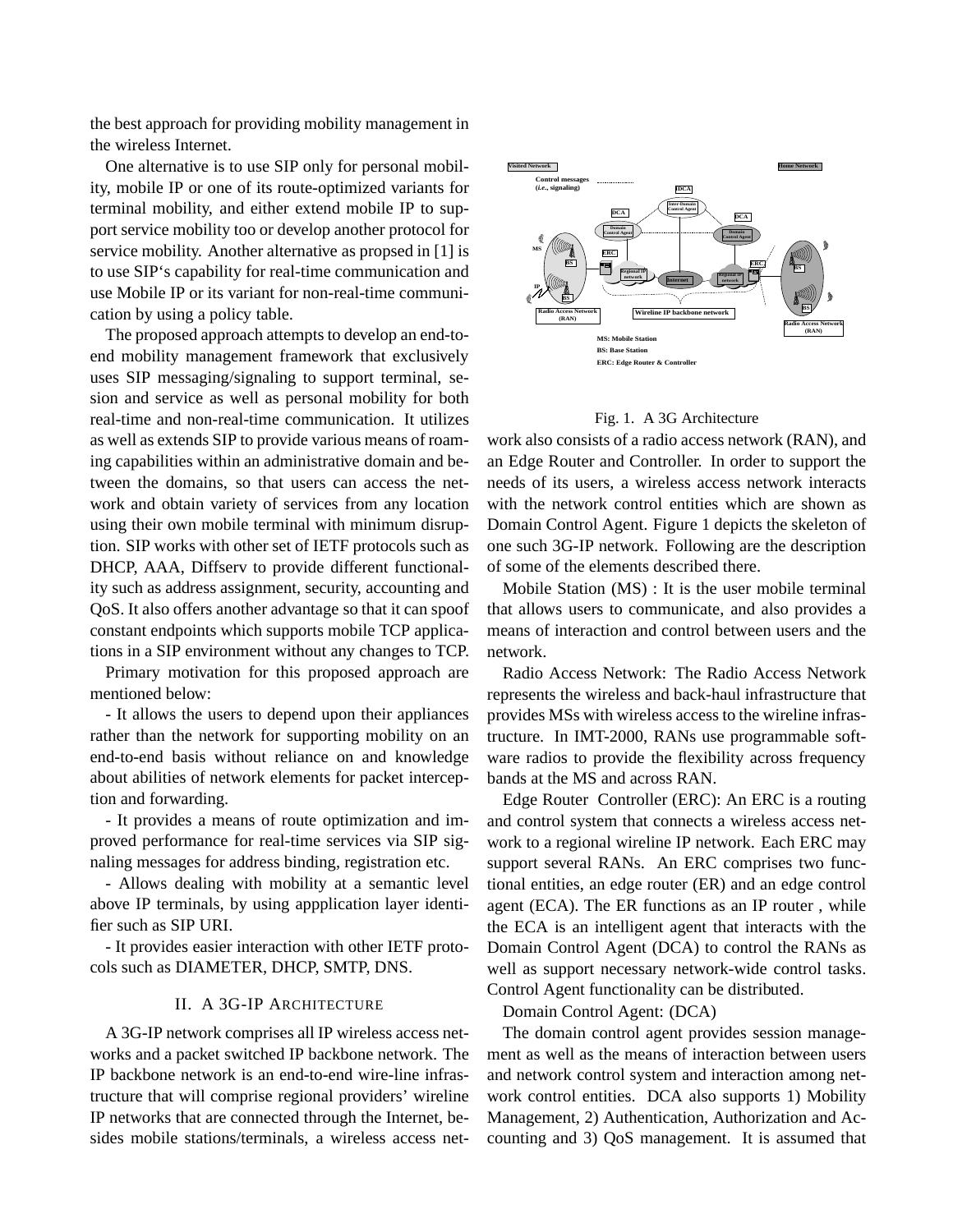each autonomous system would have components of domain control agent distributed within it.

Each domain control agent would interact with each other directly or via an Inter-Domain control agent using proper authentication mechanism.

# III. MOBILITY MANAGEMENT REQUIREMENTS AND ISSUES

In general, mobility management scheme of wireless IP networks satisfies the following requirements:

1. It supports means of personal, service and terminal mobility, i.e., it allows users to access network services anywhere, as well as to continue their ongoing communication and to access network services anywhere using one's own mobile terminal.

2. It supports global roaming, i.e., it should remain independent of the underlying wireless technology. This would ensure that the mobility management scheme can be transported over all members of IMT-2000 family which comprises several wireless technologies such as W-CDMA, TDMA etc.

3. It supports both real-time and non-real-time multimedia services such as mobile telephony, mobile web access, and mobile data services in a way that their prices and performances are comparable. In order to achieve this mobility management scheme should interact effectively with the QoS management, and AAA schemes to verify the user's identities and rights, as well as to ensure that the QoS requirements and applications are satisfied and maintained as users roam around.

4. It transparently supports TCP based application. It should support TCP as is without requiring any changes to TCP or TCP based application

5. It should support multicast and anycast trees efficiently as mobile stations/users move around.

Mobility management scheme for the wireless IP network should take care of the following issues such as registration, configuration, dynamic binding, and location management on need basis.

# *A. Hand-off*

Hand-off, often known as hand-over is a process that allows an established call/session to continue when an MS moves from one cell to another without interruptions in the call/session. This hand off process can be either hard or soft. In the hard hand-off case the mobile receives and accepts only one radio signal from a radio channel or base station within a single cell, as the mobile moves into a new cell, its signal is abruptly handed



#### Fig. 2. Internet Roaming

over from its current cell (or base station) to the new one rapidly in few seconds. With soft hand-off [14] the MS continues to receive and accept radio signals from the base stations within its previous as well as its new cell for a limited period of time. In order to ensure the layer two independence requirement of mobility management scheme, a maximum acceptable hand-off time (MAHT) of 2-3 seconds is required. In end-to-end wireless IP paradigm, three logical levels of hand-off procedure can be defined:

i. Cell Hand-off : It allows an MS to move from a cell to another in a subnet within an administrative domain. One subnet may consist of multiple cells. IP address of the mobile host remains same in this case.

ii. Subnet hand-off : It allows an MS to move from a cell within a subnet to an adjacent cell within another subnet that belongs to the same administrative domain.

iii. Domain hand-off : It allows an MS to move from one subnet within an administrative domain to another in a different administrative domain.

The hand-off process is built upon the registration, configuration, dynamic address binding, and location management functions. Hand-off process is transparent to users and should satisfy the following requirements so that it would ensure the integrity, privacy, and confidentiality of user's location, perform the necessary AAA process to verify users' identities. It should ensure the service mobility as the MS roams around by making sure that it maintains the QoS of the ongoing sessions through minimizing the loss of transient data during the hand-off, as well as satisfying the delay requirements of real-time applications.

Figure 2 illustrates an Internet roaming as a mobile user keeps moving from its home base in the Internet,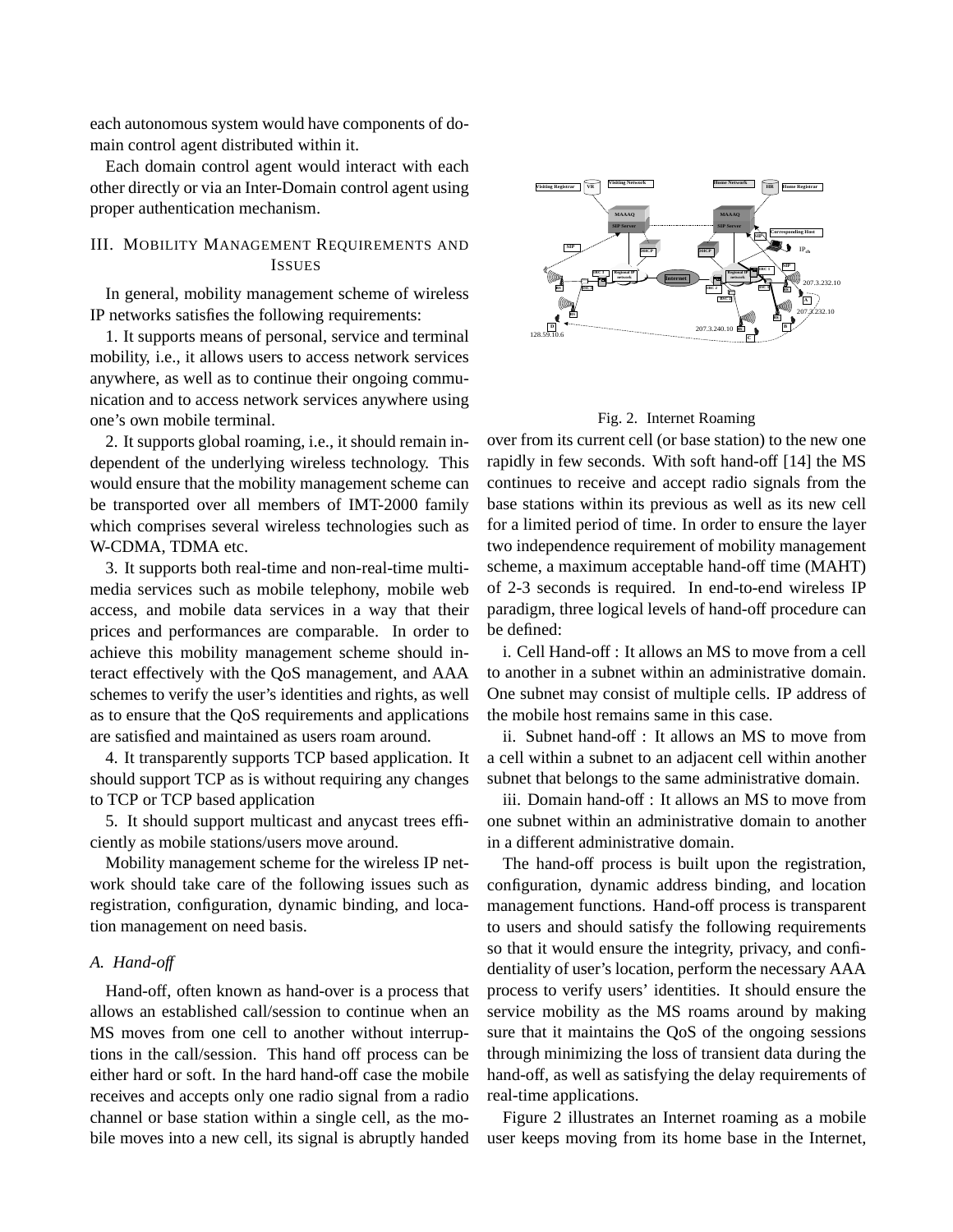and performs different kinds of handoffs as it moves along. it also shows various functional elements which are part of the control agents within a domain. Each of these functionality can be distributed within the domain agent.

## *B. Registration*

Registration is a process by which a network is made aware of the existence and location of an MS and its associated user. When an MS becomes active or roams into a network for the first-time, it would register with the network. This process comprises sending a registration request from the MS to the network and performing an AAA (Accounting, Authorization, Auditing) process by the network, and sending appropriate responses to the MS as well as location management entities to ensure that the network is aware of MS's current location. Depending upon the extent of registration, it can be categorized as complete or expedited/partial registration. Complete registration usually takes more time than the expedited registration. There are variants of AAA protocols to take care of security association between the mobile station and home AAA server when a client moves between the subnets within a domain. Home AAA server or an intermediate broker agent SIP Central Point of Contact[12] is contacted when the user moves into a new domain for the first time to establish the credentials. It is important to complete the registration process in a timely manner during the handoff process.

## *C. Configuration*

Configuration is a process by which an MS updates its IP address as it roams between subnets either within the same administrative domain or in different administrative domains. As an MS moves between subnets, it needs to re-configure itself by acquiring new IP address, new default gateway, subnet mask. The key requirements of the re-configuration process include that, it should not take more than a few hundred milliseconds to complete and the DNS should get updated automatically to reflect the current name to address mapping and vice-versa only if the mobile is a server.

## *D. Dynamic Address Binding*

Dynamic address binding is a process for allowing an MS to maintain a constant identifier regardless of its point of attachment to the network after the session is established. There are many existing solutions for providing dynamic address binding when MS's network attachment changes. It is essential to provide dynamic binding in such a way so that there will be minimum packet loss and less overhead associated with the media when the session is in progress during a hand-off. This dynamic binding can take place at the end-points or by some agents in the middle of the network. There are many ways of providing dynamic address binding, the proposed framework provides an elegant application layer approach for both real-time and non-real-time application which is defined later in the paper.

## *E. Location Management*

Location management is a process by which the network updates the location database, and supports location/redirect services to authorized users and authorities. Location service is essential for new inbound sessions, before a session is established. It is essential for a user to be accessible independent of the device one is logged in.

## IV. MOBILITY TIERS

Proposed mobility management scheme needs to provide means of terminal, session and service, and personal mobility. Each of these types of mobility is outlined below.

#### *A. Terminal mobility*

Multimedia traffic is categorized as real-time or nonreal-time traffic and is mostly characterized by delay and loss factors. Different transport mechanism is used to carry each type of traffic separately. Most of the realtime traffic is carried over RTP/UDP where as non-realtime traffic is carried over TCP. Terminal mobility provide means of cell, subnet and domain hand-off while the session is in progress. In most cases it is taken care of by network layer mechanism. The proposed scheme provides a different approach to achieve terminal mobility by means of application layer signaling unlike traditional Mobile IP approach for both type of traffic.

#### *B. Terminal Mobility for Real-Time application*

For multimedia application which are typically RTP/UDP based, delay and loss are of primary concern, hence it is paramount to decrease the latency as much as possible. So it is advisable to avoid the triangular routing and any kind of encapsulation mechanism. [1] il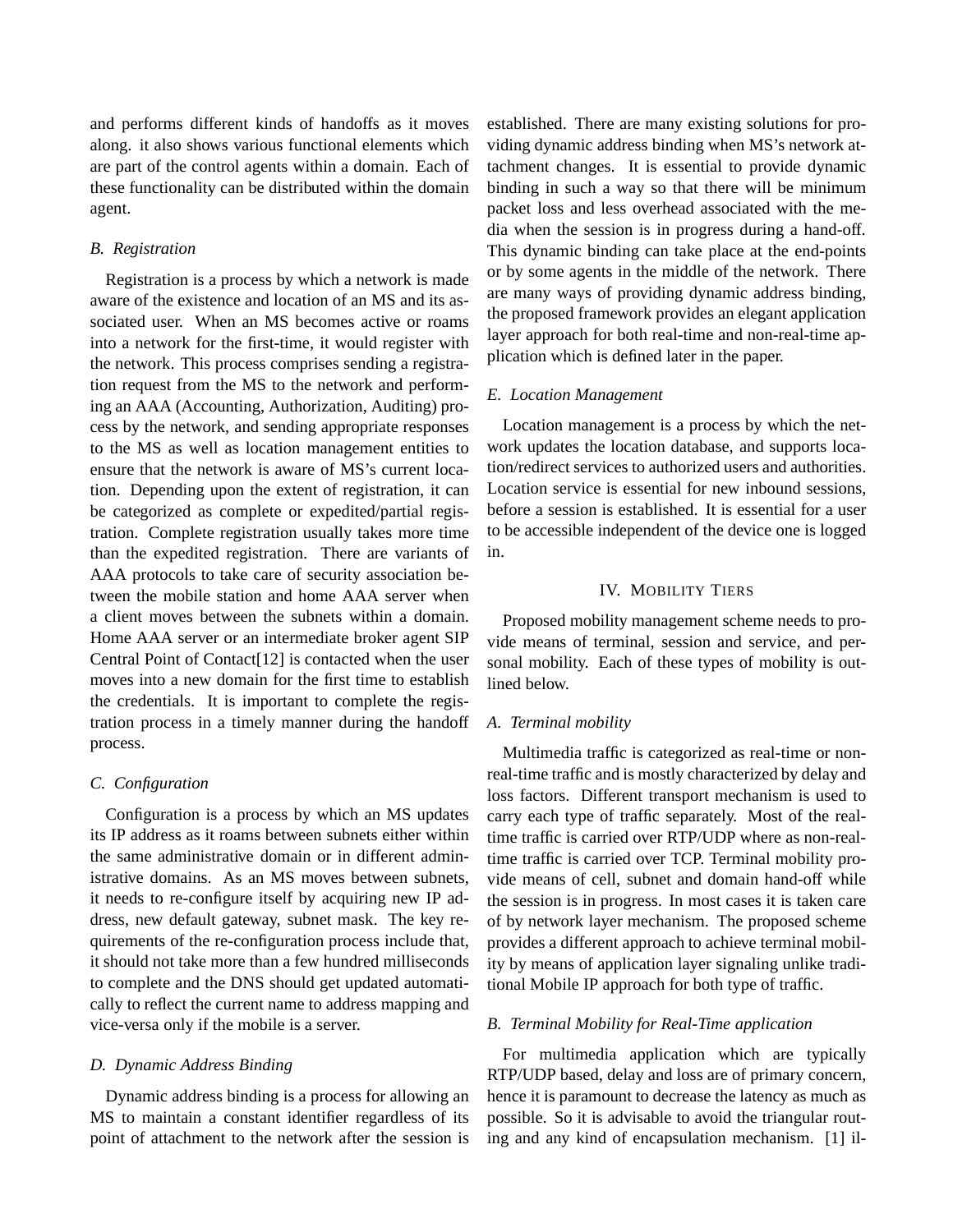lustrates such a mechanism to provide mobility for realtime traffic.

Handoff is an important factor for terminal mobility for multimedia calls which would determine the latency. Upon every cell hand-off the DHCP client in MS may initiate reconfiguration process to obtain a new IP address from the DHCP server depending upon the detection mechanism as to if it is in the same subnet or a different one.

SIP is used to support subnet and domain handoff, while cell hand-off is taken care by the link layer. When the MS moves from one subnet to another within the same administrative domain, SIP would support subnet hand-off during the session as described below. It uses a combination of DHCP, and an AAA protocol (e.g., DI-AMETER). This process can be summarized as follows.

- MS interacts with DHCP or one of its fast variants [11]to reconfigure itself, this process takes a round trip MS-DHCP-MS propagation delay.

- MS re-invites the corresponding host to its new temporary address. The identifier of the outbound proxy in the visited network should be inserted in the Record-Router field of this SIP INVITE messages.

- MS also initiates an expedited registration may local AAA protocol to update its location information in the home registrar.

- In case of domain hand-off a complete registration takes place.

Details of the call flows are not shown in this extended abstract version.

#### *C. Non-Real-time application*

The proposed framework also uses SIP signaling to provide means of terminal mobility for mobile TCP applications. In this proposed approach the mobile station is equipped with a  $SIP_{e}$  ye agent that maintains a record of its ongoing TCP connections, upon hand-off the MS sends information to the corresponding host using INFO [13]method. Within the body of the INFO method it sends the binding message, requesting binding of the MS's old address to its new one. MS and CH use IP encapsulation maintain constant endpoints for MS's ongoing TCP connections. This is needed since long lived TCP connections would die if the destination address changes in the middle of a continuing session.

The  $SIP$ <sub>e</sub> ye is either integrated with the SIP UA or kept as a separate agent that interacts with the SIP UA as necessary.  $SIP_{e}ye$  operates as follows: It examines headers of TCP packets to monitor the birth and death of TCP connections as well as identify their end-points. It maintains a current record of Mobile's ongoing TCP connections identifiers within the MS.  $SIP_{e}ye$  records a state comprising 3 integers, (original MS IP address, current MS IP address, original CH IP address), per TCP connection. The original IP address is the IP address at the beginning of the TCP session. This approach can also be used to forward any transiet data from a router.

The CH and the MS use IP encapsulation either within IP or minimal to forward the TCP information to each other.

#### *D. Service Mobility*

Service mobility refers to the end user's ability to maintain ongoing sessions and obtain services in a transparent manner regardless of the end user's point of attachment. The service mobility includes the ability of the service home provider to either maintain control of the services it provides to the user in the visited network or transfer their control to the visited network. In order to support the service mobility one strives to maintain the QoS of ongoing sessions as the user (MS) roams around, and ensure that the MS has access to all of its subscribed network services and features regardless of its point of attachment. The QoS can be maintained through appropriate resource allocation during the handoff and SIP registration [5]] along with the necessary AAA functions can be used to ensure users access to subscribed services.

#### *E. Personal Mobility*

Personal mobility refers to the ability of end users to originate and receive calls and access the subscribed network services on any terminal in any location in a transparent manner, and the ability of the network to identify end users as they move across administrative domains. This is achieved by personal mobility feature inherent in SIP. SIP's URI scheme and registration mechanism [5] are some of the main components which would provide personal mobility. A roaming user can be accessible independent of the device one is logged on. It works in conjunction with DNS and other database servers such as LDAP, and whois. As proposed in [14] mobile servers could use dynamic DNS so as to be able to be availabe to the client as it roams.

## V. ARCHITECTURE REALIZATION

With a view to realizing different protocols and components needed for supporting mobile streaming mul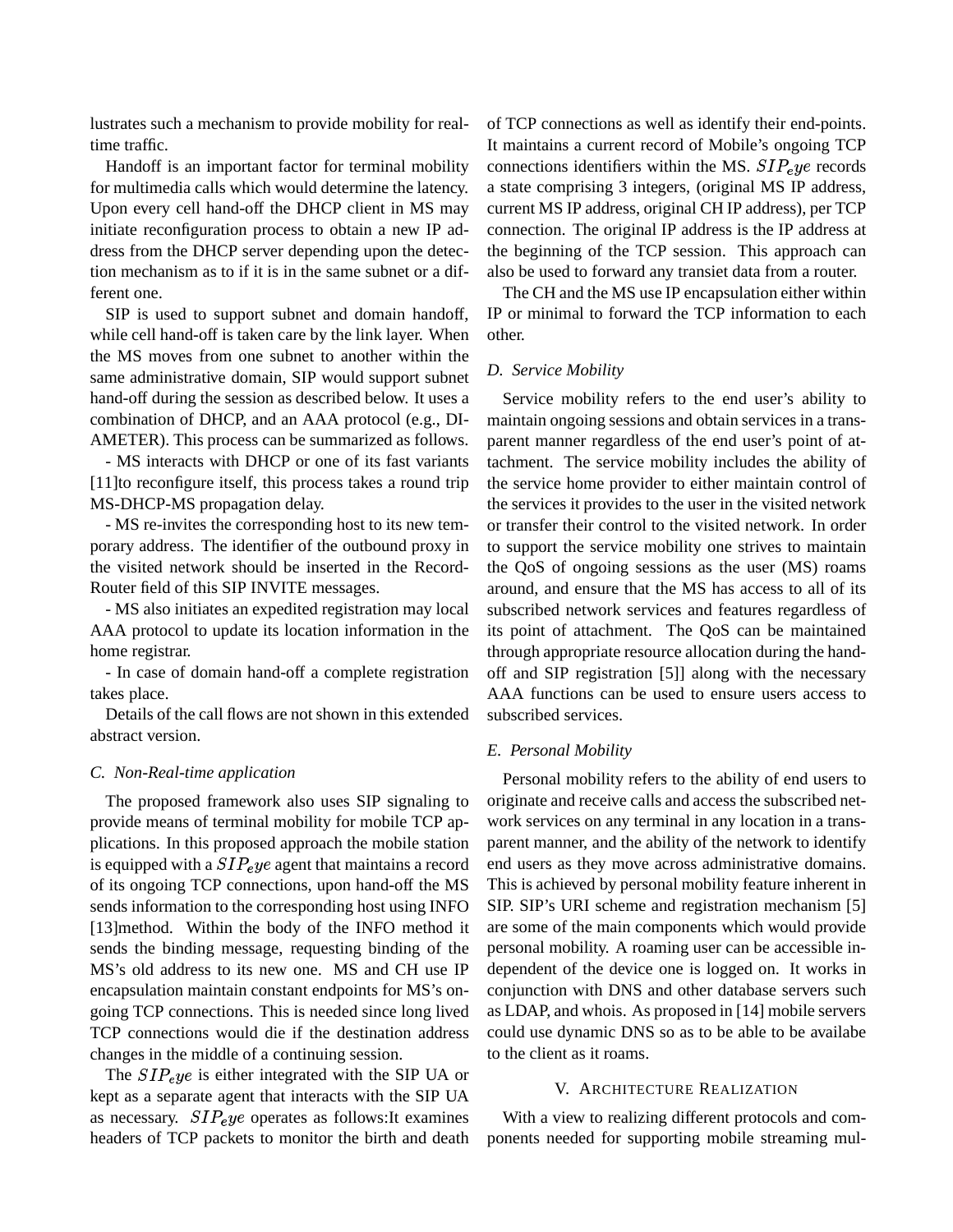timedia such as wireless IP telephony, and delivering multimedia streaming content in a 3G wireless IP environment, a test-bed has been designed and implemented where the proof of concept for different entity of the said architecture has been demonstrated. Figure 3 shows the testbed architecture where different functionality of application layer mobility management scheme such as registration, signaling, binding, security and QoS features have been prototyped including different types of mobility such as micro, macro and domain mobility. This testbed can also be used to provide support for billing, network management and roaming across different domains. Here we would present some initial measurements from SIP based terminal mobility for realtime traffic.

As part of the experiment, SIP based terminal mobility for real-time traffic was tried using a modified and customized version of Columbia University's sipc (SIP client) and sipd (SIP server). Following provides some performance measurement during subnet mobility. A Multimedia SIP session for real-time traffic was established between two clients in a IEEE 802.11 environment . The mobile host moves away from the CH while the session is in progress. As soon as the mobile host discovers that it is in a new subnet it gets a new IP address using DRCP [11] a light-weight version of DHCP, sends a Re-Invite to the corressponding host and sends a new registration message to the registrar. Packet sizes for different messages are also noted. For initial call set up a typical INVITE message was 455 UDP bytes, ringing was 223 bytes, OK was 381 bytes, ACK was 216 bytes, REGISTER and its OK messages were about 370 bytes and 412 bytes. Subsequent de-registration and reregistration messages were of 372 and 425 bytes respectively followed by OK messages which were of size 510 and 410 bytes. A typical Re-Invite after subnet change and respective OK messages were 450 and 380 UDP bytes respectively. It takes about 100 msec for the processing time on Linux based MH between consecutive messages (e.g., between receiving an OK and sending the ACK which is strongly OS dependent). It took about 5 msec to forward the INVITE packet to traverse between MH and CH when MH is at home. As the MH moves away to a foreign network with more network routers in between, Re-INVITE takes about 70 msec because of the queueing delay at the routers enroute. The SIP registrar was placed in the middle of the network between the two domains, it took about 150 msec to complete the whole re-registration process, however it takes **Wireless Test-bed Architecture**





more processing time to delete the old registration than updating a new one at the registrar. These figures would vary depending upon the operating system, and network topology. It would be desirable to reduce the Re-Invite time, re-registration time in a wireless roaming environment for faster handoff and avoiding loss of data.

## VI. CONCLUSION AND OPEN ISSUES

This paper outlines the requirements and issues involved with mobility management in a 3G-wireless Internet environment. It describes an application layer solution to variety of mobility that would be needed to provide ubiquitous access to a roaming user by using SIP signaling scheme. This approach highlights some of the issues involved with application layer mobility support in an Internet roaming environment.The current architecture with all the functional components has been realized in a test-bed emulating a wireless Internet in a wavelan environment. Simulations and experiments are being carried out to measure the efficiency of SIP based mobility scheme compared to other mobility management schemes currently in practice, some of it have been presented here.

## VII. ACKNOWLEDGEMENT

Authors would like to acknowledge other members of the ITSUMO (Internet Technologies Supporting Universal Mobile Operations) team for their effort in realizing different components of application layer mobility management architecture. Authors would also like to acknowledge Xiaotao Wu and Jonathan Lennox for answering several questions towards sipc and sipd respectively.